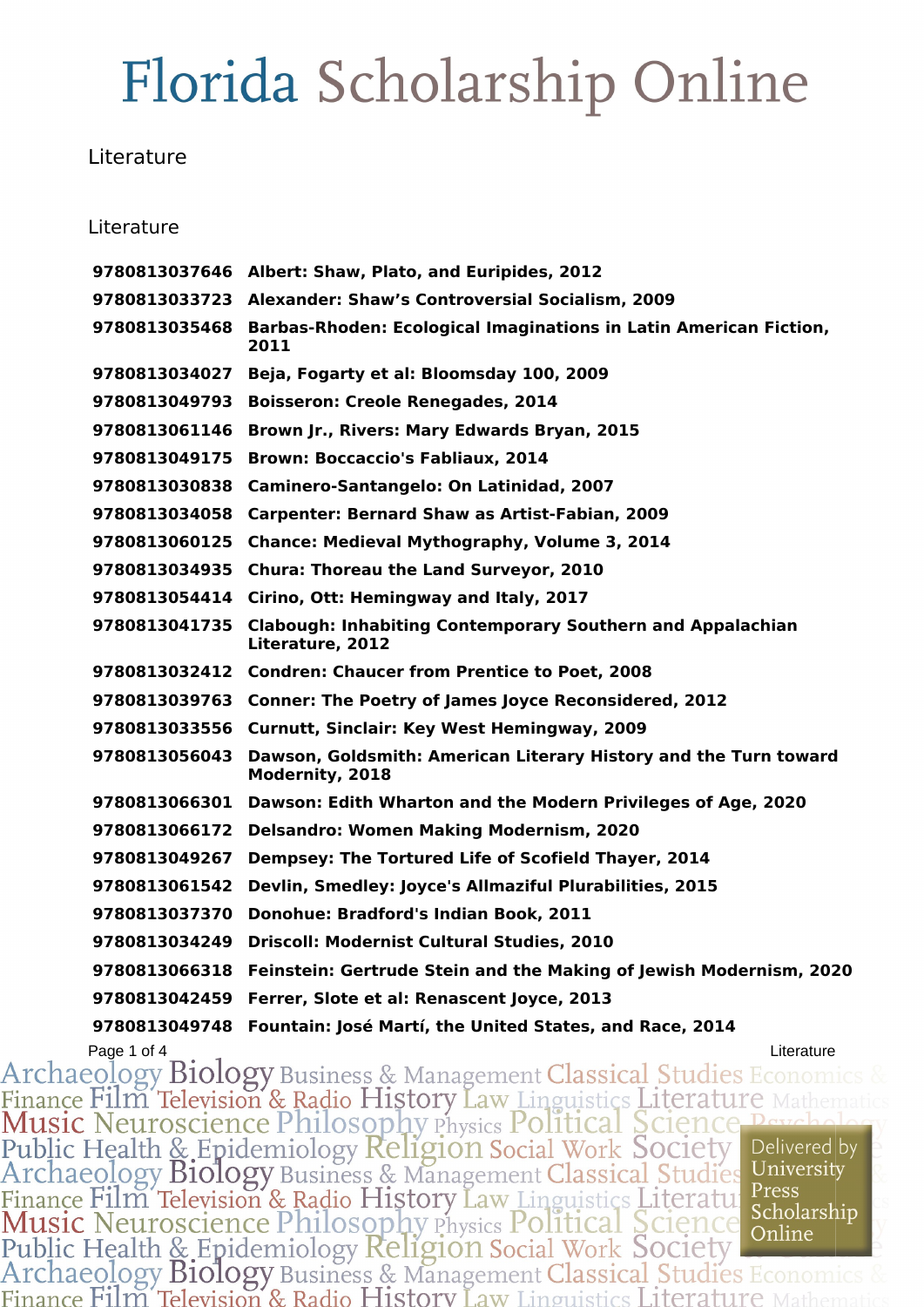|               | 9780813056586 Fox: Resistance Reimagined, 2017                                        |
|---------------|---------------------------------------------------------------------------------------|
|               | 9780813056074 Frattarola: Modernist Soundscapes, 2018                                 |
|               | 9780813044170 Gertzman: Samuel Roth, Infamous Modernist, 2013                         |
| 9780813035291 | Gillespie: Foundational Essays in James Joyce Studies, 2011                           |
| 9780813069036 | Golden, Kong: Gender and Voice in Medieval French Literature and<br><b>Song, 2021</b> |
|               | 9780813033792 Golden: Posting It, 2009                                                |
| 9780813062297 | <b>Golden: Serials to Graphic Novels, 2017</b>                                        |
| 9780813062204 | <b>Golden: This Business of Words, 2016</b>                                           |
| 9780813054742 | Goldman: Joyce and the Law, 2017                                                      |
| 9780813062815 | Goldsmith, Orlando: Edith Wharton and Cosmopolitanism, 2016                           |
| 9780813031675 | <b>Gottfried: Joyce's Misbelief, 2008</b>                                             |
| 9780813034980 | Groden: Ulysses in Focus, 2010                                                        |
| 9780813042435 | Hadfield, Reynolds: Shaw and Feminisms, 2013                                          |
| 9780813034010 | Hargrove: T. S. Eliot's Parisian Year, 2009                                           |
| 9780813030494 | Holcomb: Claude McKay, Code Name Sasha, 2007                                          |
| 9780813049304 | Horn: Masculinity after Trujillo, 2014                                                |
| 9780813044989 | Jason Stafford: Shaw's Settings, 2013                                                 |
| 9780813066370 | Jaurretche: Language as Prayer in Finnegans Wake, 2020                                |
| 9780813060507 | Jenkins: The American Lawrence, 2015                                                  |
| 9780813066462 | Jones, Kibler et al: An Old French Trilogy, 2020                                      |
| 9780813037325 | Kay: The Ethiopian Prophecy in Black American Letters, 2011                           |
| 9780813056920 | Knowles: At Fault, 2018                                                               |
| 9780813060477 | Kochis, Lusty: Modernists at Odds, 2015                                               |
| 9780813030357 | Lackey: African American Atheists and Political Liberation, 2007                      |
|               | 9780813034775 Lawrence: Who's Afraid of James Joyce?, 2010                            |
| 9780813056968 | Lear: The Remarkable Kinship of Marjorie Kinnan Rawlings and Ellen<br>Glasgow, 2018   |
| 9780813036021 | Lewis: British and African Literature in Transnational Context, 2011                  |
| 9780813038094 | <b>Lillios: Crossing the Creek, 2011</b>                                              |
| 9780813062242 | Loukopoulou, Knowles: Up to Maughty London, 2017                                      |
| 9780813049915 | Lounsberry: Becoming Virginia Woolf, 2014                                             |
| 9780813062952 | Lounsberry: Virginia Woolf's Modernist Path, 2016                                     |

Page 2 of 4<br>Archaeology Biology Business & Management Classical Studies Economics & Finance Film Television & Radio History Law Linguistics Literature Mathe Public Health & Epidemiology Religion Social Work Society<br>Archaeology Biology Business & Management Classical Studies Delivered by University Finance Film Television & Radio History Law Linguistics Literatu<br>Music Neuroscience Philosophy Physics Political Science Scholarship<br>Public Health & Epidemiology Religion Social Work Society<br>Archaeology Biology Business & Press Scholarship Finance Film Television & Radio History Law Linguistics Literature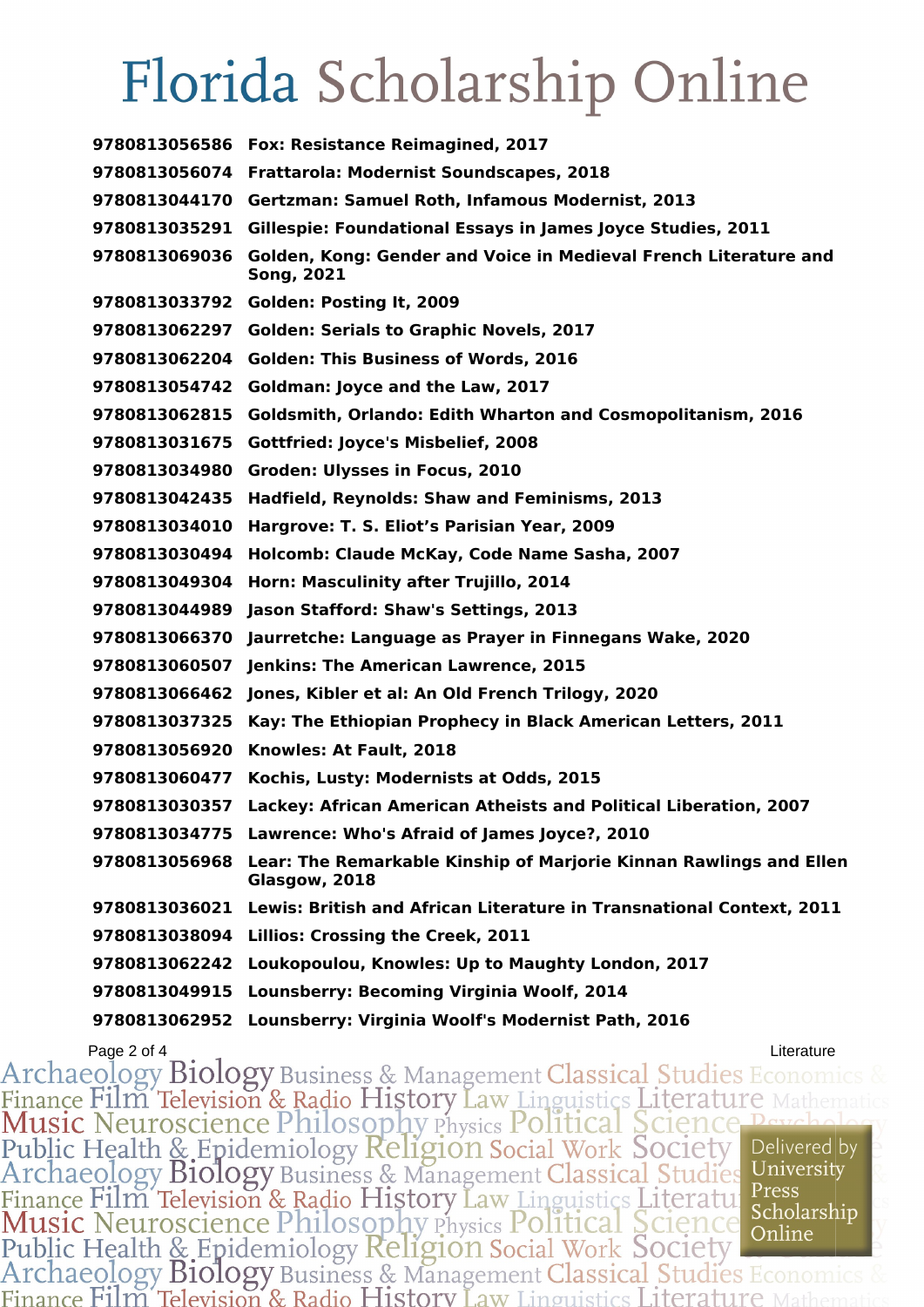**Lounsberry: Virginia Woolf, the War Without, the War Within, 2018 Lowe-Evans: Catholic Nostalgia in Joyce and Company, 2008 López: Impossible Returns, 2015 Maring: Signs That Sing, 2017 McMorran: Joyce and Geometry, 2020 Mecsnóber: Rewriting Joyce's Europe, 2021 Miller: Langston Hughes and American Lynching Culture, 2011 Miller: Origins of the Dream, 2015 Mitchell: Ordinary Masochisms, 2020 Moylan: Zora Neale Hurston's Final Decade, 2012 Owen: James Joyce's Painful Case, 2008 Owens: Before Daybreak, 2013 Palmer, Kimmelman: Machaut's Legacy, 2017 Pearson: Irish Cosmopolitanism, 2015 Pero, Phillips: The Many Facades of Edith Sitwell, 2017 Perrone: Brazil, Lyric, and the Americas, 2010 Phelpstead: An Introduction to the Sagas of Icelanders, 2020 Plock: Joyce, Medicine, and Modernity, 2010 Rae Cohen, Coyle et al: Broadcasting Modernism, 2009 Ramey: Black Legacies, 2014 Reynolds, Roos: Behind the Masks of Modernism, 2016 Rice: Cannibal Joyce, 2008 Ritschel: Shaw, Synge, Connolly, and Socialist Provocation, 2011 Salius: Sacraments of Memory, 2018 Scharm, Matta-Jara: Postnational Perspectives on Contemporary Hispanic Literature, 2017 Scuriatti: Mina Loy's Critical Modernism, 2019 Smith: The Medieval French Pastourelle Tradition, 2009 Stone: Black Well-Being, 2016 Strychacz: Dangerous Masculinities, 2008 Summers: Ogling Ladies, 2013 Szczeszak-Brewer: Empire and Pilgrimage in Conrad and Joyce, 2010**

Page 3 of 4<br>Archaeology Biology Business & Management Classical Studies Economi Finance Film Television & Radio History Law Linguistics Literature N<br>Music Neuroscience Philosophy Physics Political Science Pe Public Health & Epidemiology Religion Social Work Society Delivered by University Archaeology Biology Business & Management Classical Studies Finance Film Television & Radio History Law Linguistics Literatu:<br>Music Neuroscience Philosophy Physics Political Science Press Scholarship Online Public Health & Epidemiology Religion Social Work Society Archaeology Biology Business & Management Classical Studies Economics Finance Film Television & Radio History Law Linguistics Literature